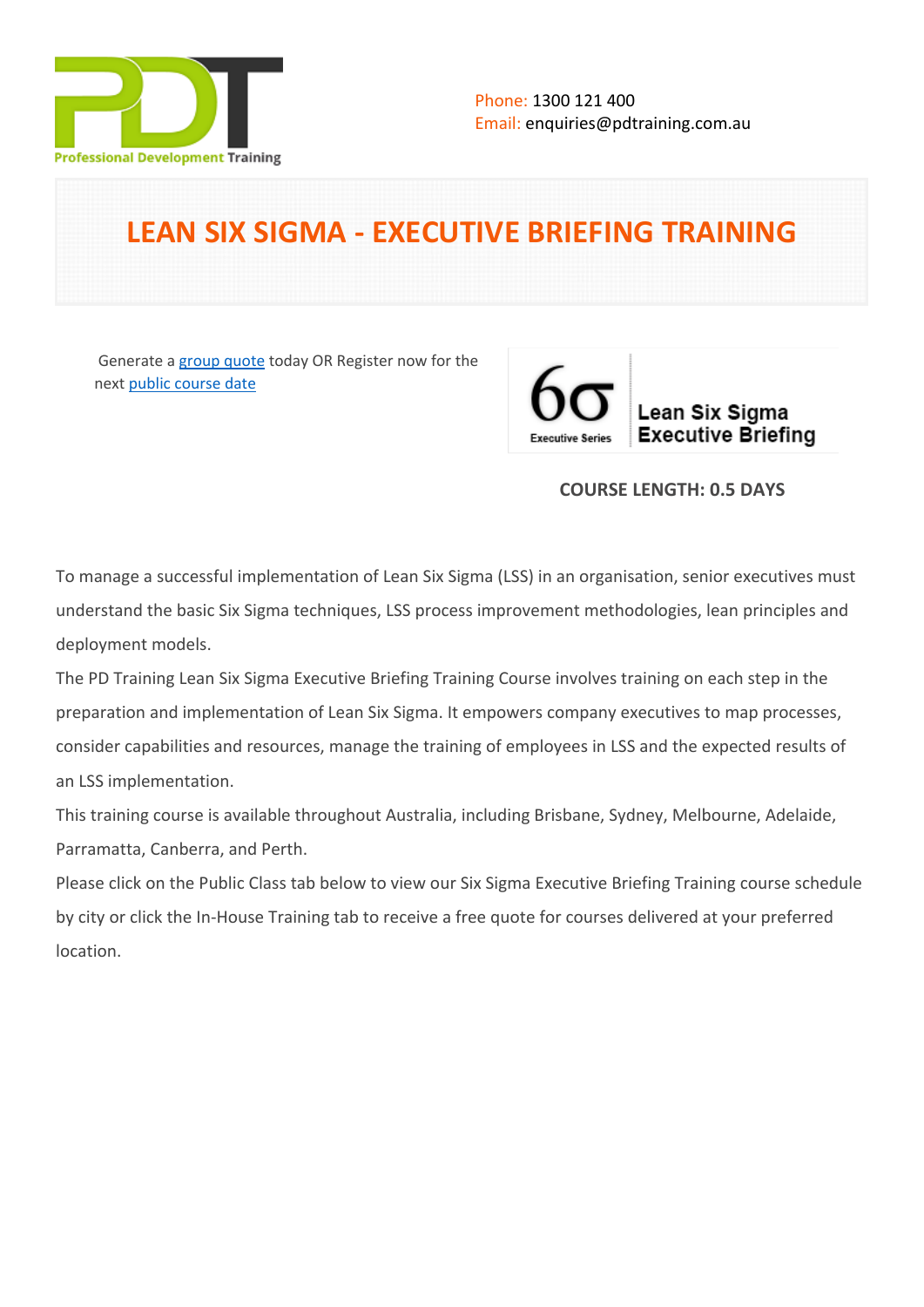## **FOREWORD**

This course has been developed to create an awareness of the means of deploying and the impact of a Lean Six Sigma initiative as a Business Process Improvement program.

*The Goal of This Training is to:*

- Increase your understanding of Lean Six Sigma techniques as business process improvement methodologies.
- Assist you in assessing the impact such a program may have for your company.
- To gain an understanding of the role you, as a manager, must undertake to achieve the greatest level of business success.

# **Specific LSS Learning Outcomes:**

- Obtain an understanding of a Lean Six Sigma program objectives
- Know and comprehend the impact the concepts can have on your business
- Become familiar with the terminology
- Comprehend daily work as a process-oriented activity
- Understand process inputs and outputs
- Understand process flow and know what determines value add vs. non-value add
- Understand how the processes you manage fit into the larger set of processes needed in delivering value to the customer
- Grasp the power of Process Mapping and characterisation
- Recognise significant outputs and quantify their level of performance to requirements
- Identify inputs and their relationship to the significant outputs
- Link key processes to the strategic objectives of the company
- Establish control mechanisms and monitoring processes to sustain an existing process and improvements you make.
- Prepare to implement a Lean Six Sigma
- Determine the structure of such a program for your company
- Learn to identify "projects", prioritise them and link them to corporate strategy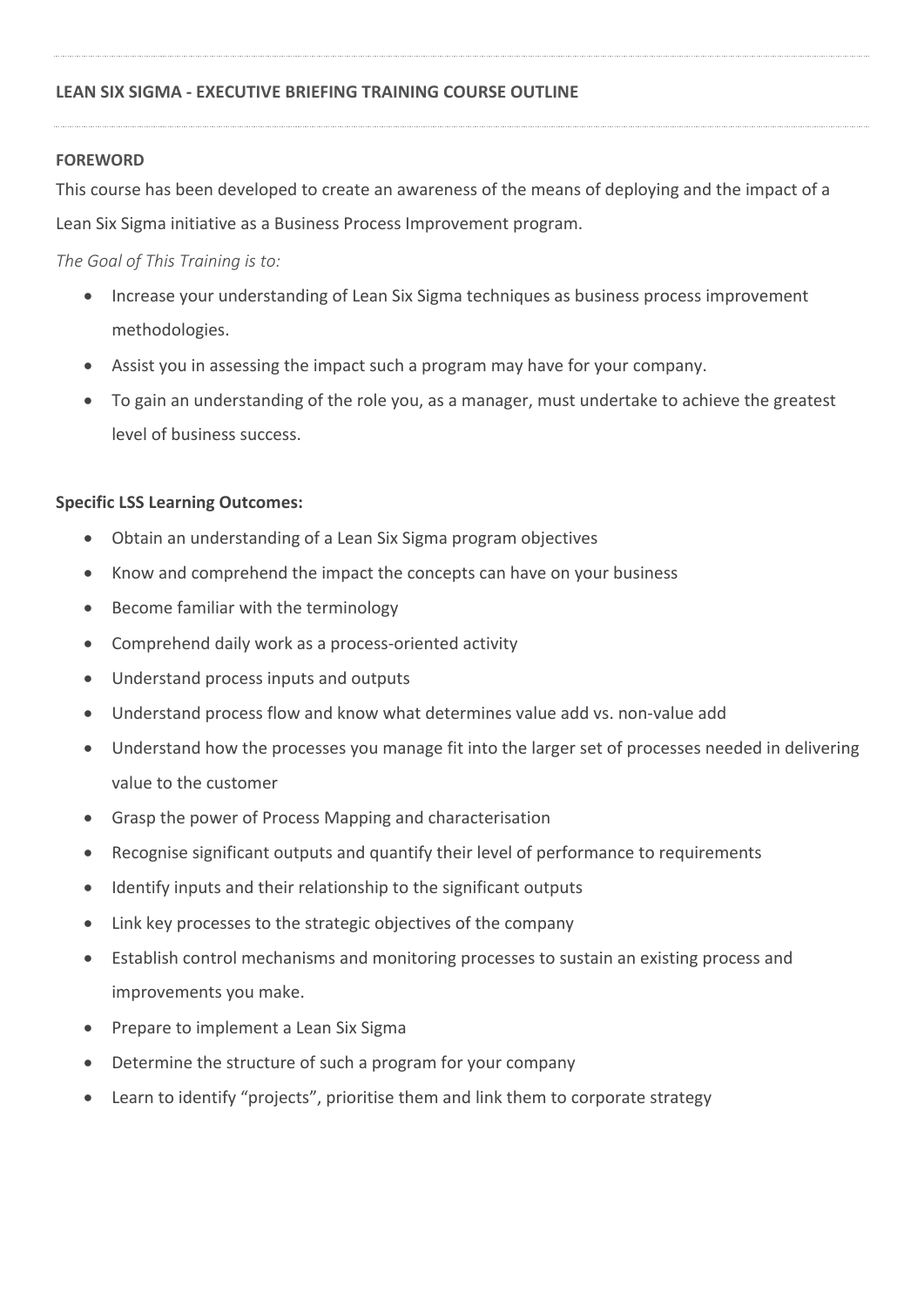## *Personal Results*

After successfully completing this course you will have enhanced your knowledge of process functionality, analytical skills, problem solving skills and methods for increasing the efficiency, effectiveness and adaptability of the organisation you manage.

# **OUTCOMES**

# *During this course you will:*

- Obtain an understanding of a Lean Six Sigma program objectives
- Know and comprehend the impact the concepts can have on your business
- Become familiar with the terminology
- Comprehend daily work as a process-oriented activity
- Understand process inputs and outputs
- Understand process flow and know what determines value add vs. non-value add
- Understand how the processes you manage fit into the larger set of processes needed in delivering value to the customer
- Grasp the power of Process Mapping and characterisation
- Recognise significant outputs and quantify their level of performance to requirements
- Identify inputs and their relationship to the significant outputs
- Link key processes to the strategic objectives of the company
- Establish control mechanisms and monitoring processes to sustain an existing process and improvements you make.
- Prepare to implement a Lean Six Sigma
- Determine the structure of such a program for your company
- Learn to identify "projects", prioritise them and link them to corporate strategy

After successfully completing this course you will have enhanced your knowledge of process functionality, analytical skills, problem solving skills and methods for increasing the efficiency, effectiveness and adaptability of the organisation you manage.

#### **MODULES**

## **Lesson 1: Opening**

• Competition

#### **Lesson 2: Process Management**

- Definitions
- Process Ownership
- Cost of Poor Quality

## **Lesson 3: Lean Principles**

- Seven Areas of Waste
- Value Stream Analysis
- 5S Principles
- Poka-Yoke Methods

# **Lesson 4: Six Sigma**

- Define Phase
- Measure Phase
- Analyse Phase
- Improve Phase
- Control Phase